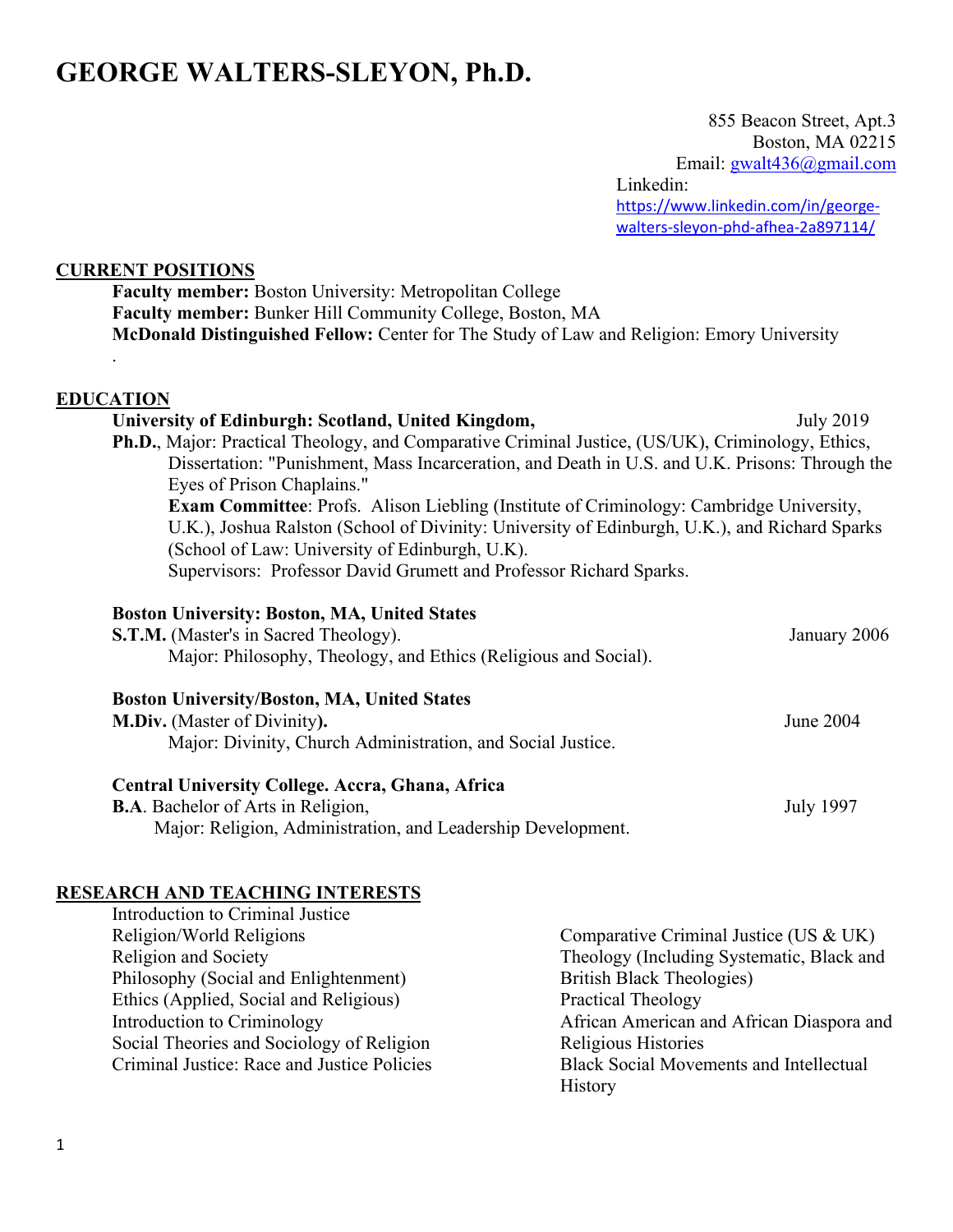# **PUBLICATIONS**

### *Book*

Walters-Sleyon, G., *Prison Chaplains on the Beat in US and UK Prisons: Caring for Aging, Dying, and Dead Prisoners. 2021*

Walters-Sleyon, G., *Nuggets From The Night: An Anthology of Poetic Expressions*, U.S.A: Amazon. 2020

Walters-Sleyon, G., *Locked Up and Locked Down: Multitude Lingers in Limbo-Revised Edition,* U.S.A: Lulu. 2013

#### *Article/Research*

*Walters-Sleyon, G., Through the Eyes of James Cone: COVID-19, Police Brutality, and the Black Church. 2020*

Walters-Sleyon, G., *Why We Love the Hymns: An African Methodist Episcopal Perspective,* Sunday Magazine: The Lord's Day Alliance. 2019

Walters-Sleyon, G., *Studies on Religion and Recidivism*: *Focus on Roxbury, Dorchester, and Mattapan. 2013*

#### *Book Review*

*Missions: Centrifugal or Centripetal* in The Expository Times Volume 129 Number 1. A review of Gordon L. Snider, *The Use of Old Testament in a Wesleyan Theology of Mission* (Cambridge: James Clark and Co, 2016. pp. ix + 310. ISBN:978-0-227-17602-3). 2017

#### *Rapporteur* May 2015

The Scottish Prison Service: Conference on: *From Vision to Reality-Transforming Scotland's Care of Women in Custody International Conference Report.* 

### **CONFERENCE PRESENTATIONS**

- "Promote Justice: Race, Criminology, and Restorative Justice." Cooperative Metropolitan Ministries' "Values over Violence Institute." Boston/MA June 2019
- "Prison Chaplains on the Beat: Caring for Aging, Dying and Dead Prisoners in U.S. and U.K. Prisons." The British Society of Criminology Conference: Birmingham City University, Birmingham/U.K.2018
- "Mass Incarceration and Death in U.S. and U.K. Prisons: A Theological Situation." The Society for the Study of Christian Ethics 2018 Conference: St. John's College, Durham/ U.K. Sept. 2018.
- "Prison Chaplaincy in the Era of Mass Incarceration." The Correctional Ministries and Chaplains Association Summit: Wheaton College, Illinois, U.S.A. June 2018.
- "Race, Mass Incarceration, and Theology in U.K. Prisons: A Theological Dialogue on Punishment and Imprisonment." The Society for the Study of Theology Conference: University of Nottingham, Nottingham/U.K. April 2018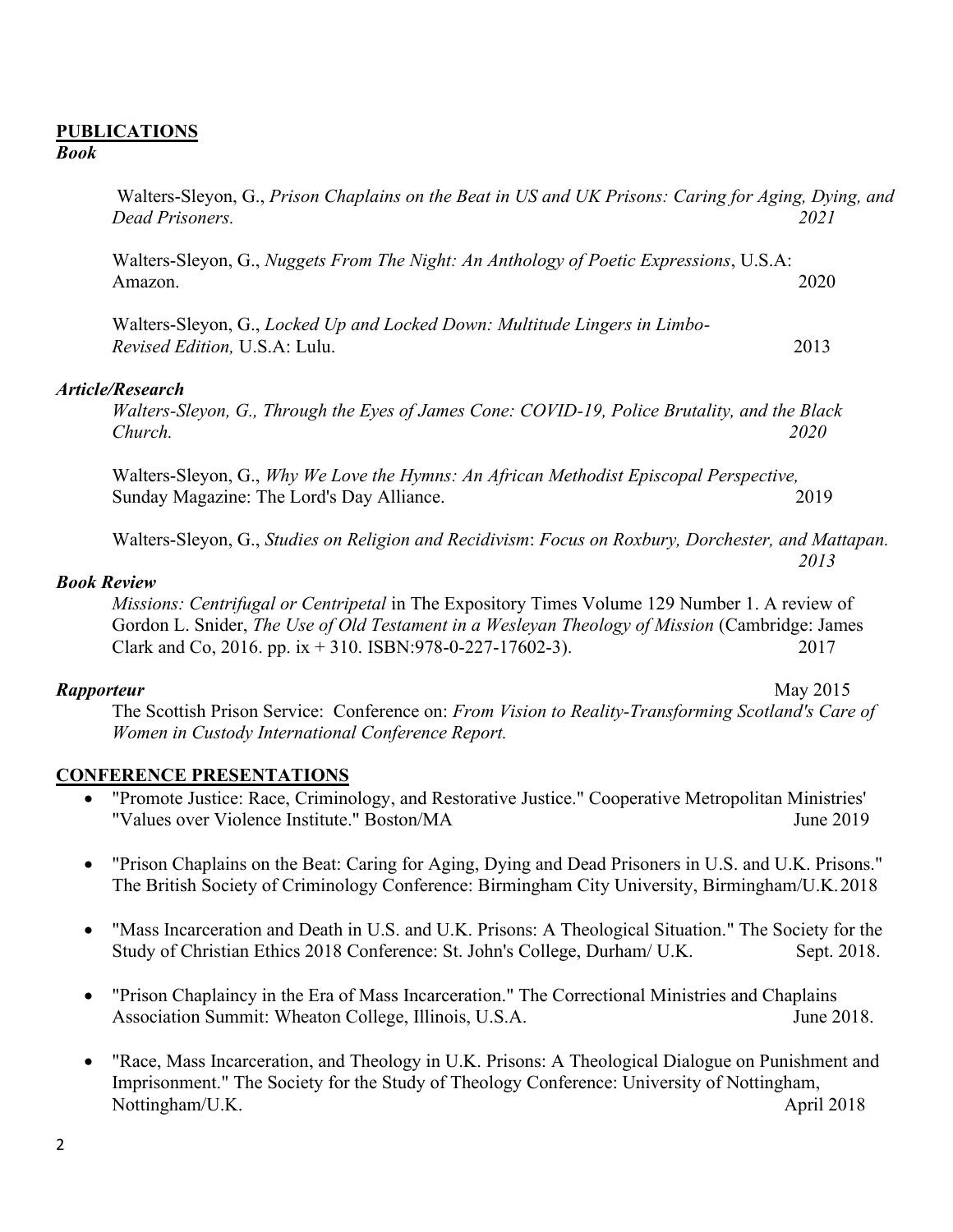• "Race and the School-to-Prison Pipeline in the United States." Centre for Education and Racial Equality International Conf.: Morey House School of Education: Univ. of Edinburgh: 2015

# **PANELIST**

- "Law, Religion, and Coronavirus in the United States: A Six-Month Assessment" (Organized by:
- Co-organized by: International Center for Law and Religion Studies, Brigham Young University Law School, Center for the Study of Law and Religion, Emory University Law School, Notre Dame Program on Church, State & Society, Notre Dame Law School, Center for Law and Religion, St. John's University School of Law, Eleanor H. McCullen Center for Law, Religion and Public Policy, Villanova University Charles Widger School of Law). 2020
- Center for the Study of Law and Religion: Emory University 2019
- National Cathedral Conference on Reentry: Washington DC. 2013.
- *2013 Reform Conference*: The Drug Policy Alliance: Denver/Colorado. 2013
- *State of Black Boston-Criminal Justice Panel* Urban League Conference, Boston. 2011
- Harvard University, School of Divinity-*Restorative Justice and Faith* Conference, Boston. 2011

# **CAMPUS PRESENTATIONS**

- "Race, Terrorism, and Theology." Special Church History Lecture to Commemorate Black History Month, School of Divinity, Univ. of Edinburgh. Contact the Contact of Divinity, Univ. of Edinburgh.
- "A DuBoisian Perspective in Socio-Ethnographic Research in Practical Theology." Theology and Ethics Seminar, School of Divinity, Univ. of Edinburgh. November 2017
- "Race, Racism, and Theology: From the Enlightenment to the Contemporary- the 1620s-2016: A Synopsis." History of Christianity Research Seminar, the School of Divinity, Univ. of Edinburgh. 2018

# **TEACHING EXPERIENCE**

# **Bunker Hill Community College, Boston, MA**

- Introduction to Philosophy: Fall: 2021 • Applied Ethics: Fall/Spring:2021; Fall:2020; Spring:2020 (Multiple sessions with over 25 students per session).
- World Religions: Fall/Spring:2021; Summer:2020; Spring:2020 (Multiple sessions with over 15 students per session).

# **Boston University Metropolitan College, Boston, MA**

| Principles of Criminal Justice:                                                                 | Fall 2021             |
|-------------------------------------------------------------------------------------------------|-----------------------|
| <b>Varsity Tutors</b><br>• Providing tutorial services for undergraduate and graduate students: | March 2019 to Present |
| The University of Edinburgh, Scotland, United Kingdom                                           |                       |

**The School of Divinity:**  $S$  is a september 2015 to 2018

- History of Christianity as a World Religion: B.
- Global Religions A: Buddhism, Islam, and Judaism.
- History of Christianity as a World Religion: A.
- Theological Ethics in Continental Perspective.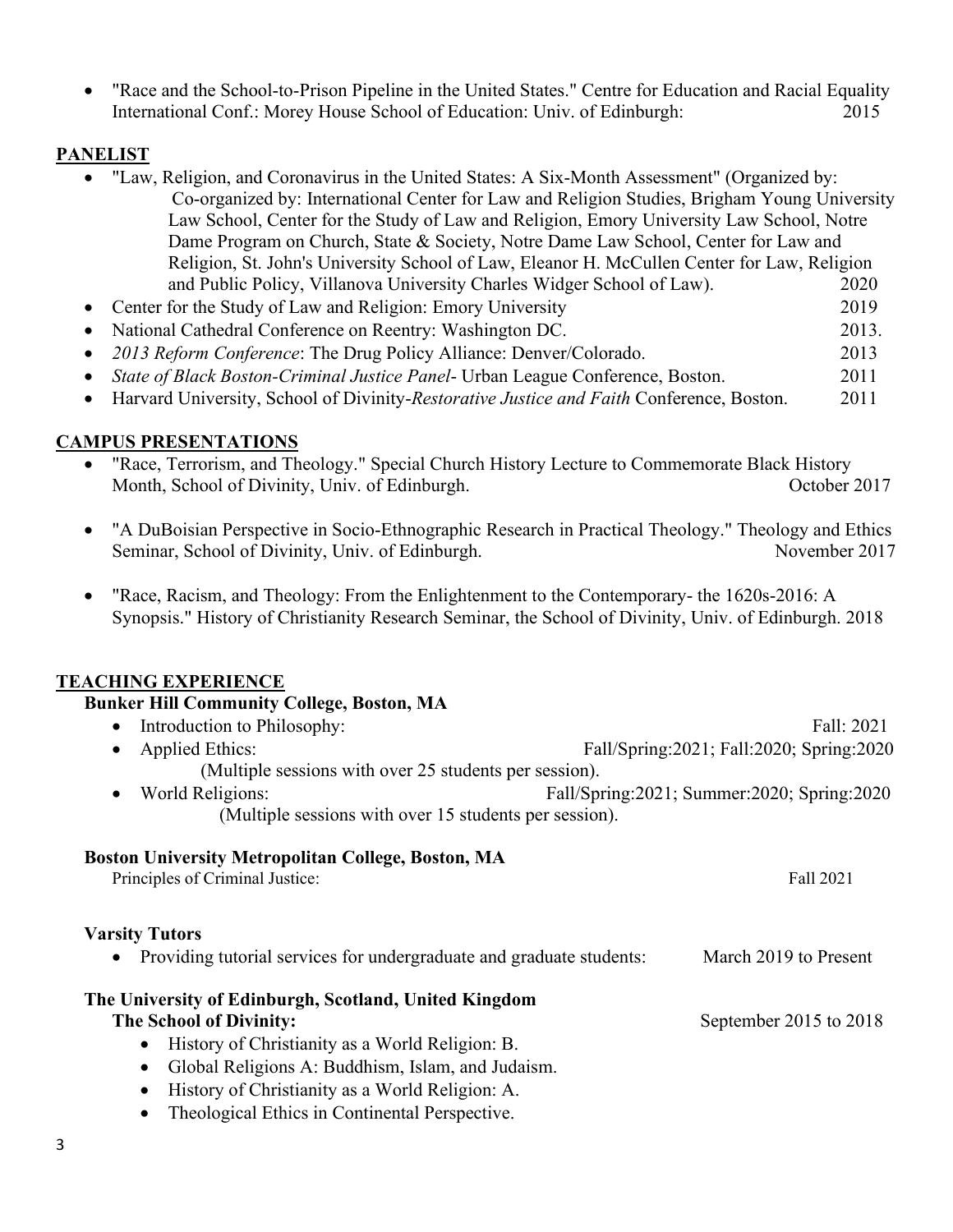### **The School of Law**:

- Introduction to Criminal Justice: Spring 2018
- Introduction to Criminology: Fall 2018

### **Boston University, Boston, Massachusetts:** September 2007 to 2011

- Teaching Assistant for Dr. Norm Faramelli. Course: The History of the Social Teachings of the Church.
- Teaching Assistant for Dr. Norm Faramelli. Course: Boston Personalism.
- Teaching Assistant for Dr. Elizabeth Stefanakis. Course: Pedagogical techniques for Urban Schools and students for whom English is a second language.
- Teaching Assistant for Dr. Dale Andrews: Course: Homiletics- the Integration of Ethics and Homiletics.

## **RESEARCH EXPERIENCE**

## **Methods**

- Phenomenological research methods in the social sciences, theology, and society
- Criminology research methods
- Ethnography, Nvivo, SPSS Statistics, and Microsoft Office Proficient

## **Empirical Research:**

- Topic*: Studies on Religion and Recidivism*: *Focus on Roxbury, Dorchester, and Mattapan.* Context: 15 African American churches in Boston. Goal: Investigation of the implications of mass incarceration on the Black family structure.
- Topic: "Prison Chaplains on the Beat in U.S. and U.K. Prisons." Ethnographic research work with prison chaplains in the Scottish Prison Service (Scotland) and the United States (Alabama, Massachusetts, Rhode Island, and New Jersey).

# **FELLOWSHIPS AND AWARDS**

| • McDonald Distinguished Fellow:                            | 2019 |
|-------------------------------------------------------------|------|
| Center for the Study of Law and Religion, Emory University. |      |
|                                                             |      |

- Teaching Certificate: Associate Fellow of the Higher Education Academy of the United Kingdom. 2018
- *Understanding Prison Life: New Research Frontiers* 2016
- Selected a researcher for *Understanding Prison Life: New Research Frontiers* at Cambridge Institute of Criminology, Cambridge University.
- *VITAE: Realizing the Potential of Researchers:* 2016 Completing the Edinburgh Local GRAD school course through the Institute for Academic Development (IAD) and VITAE: realizing the potential of researchers: University of Edinburgh.

# **SOME SKILLS**

Microsoft Word. PowerPoint. Excel. Windows/Mac. NVivo. Outlook. Trained in Online and Remote learning capabilities. Educated in all forms of social media. Event planning and promotion. Communication/People Skills. Management/Leadership Skills. Organizational Skills.